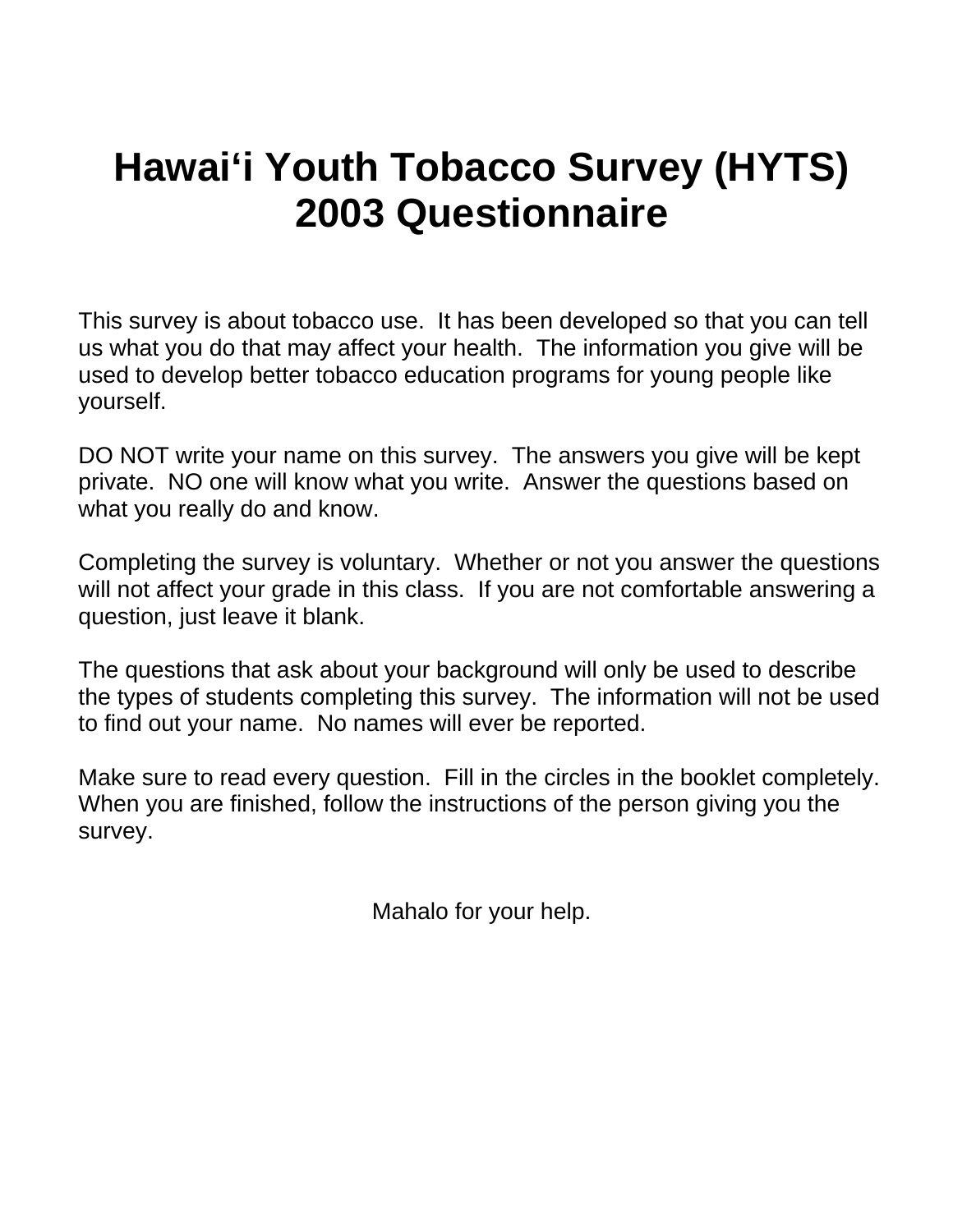## **THE FIRST QUESTIONS ASK FOR SOME BACKGROUND INFORMATION ABOUT YOURSELF.**

## **1. How old are you?**

- a. 11 years old or younger
- b. 12 years old
- c. 13 years old
- d. 14 years old
- e. 15 years old
- f. 16 years old
- g. 17 years old
- h. 18 years old or older

## **2. What is your sex?**

- a. Female
- b. Male

# **3. What grade are you in?**

- a. 6th
- b. 7th
- c. 8th
- d. 9th
- e. 10th
- f. 11th
- g. 12th
- h. Ungraded or other grade

## **4. How do you describe yourself? (YOU CAN CHOOSE ONE ANSWER OR MORE THAN ONE)**

- a. American Indian or Alaskan Native
- b. Asian
- c. Black or African American
- d. Hispanic or Latino
- e. Native Hawaiian or Other Pacific Islander
- f. White
- **5. Which one of these groups BEST describes you?**

#### **(CHOOSE ONLY ONE ANSWER)**

- a. American Indian or Alaskan Native
- b. Asian
- c. Black or African American
- d. Hispanic or Latino
- e. Native Hawaiian or Other Pacific Islander
- f. White

# **THE FOLLOWING SET OF QUESTIONS IS SPECIFIC TO HAWAI'I.**

## **6. How do you describe yourself? (YOU CAN CHOOSE ONE ANSWER OR MORE THAN ONE)**

- a. Black or African American
- b. Caucasian/White
- c. Chinese
- d. Filipino
- e. Hawaiian/Part Hawaiian
- f. Japanese
- g. Pacific Islander
- h. Other

#### **7. Which one of these groups BEST describes you? (CHOOSE ONLY ONE ANSWER)**

- a. Black or African American
- b. Caucasian/White
- c. Chinese
- d. Filipino
- e. Hawaiian/Part Hawaiian
- f. Japanese
- g. Pacific Islander
- h. Other

#### **8**. **What language do you speak mainly at home? (CHOOSE ONLY ONE ANSWER)**

- a. English
- b Chinese (any dialect)
- c. Japanese
- d. Hawaiian
- e. Ilocano or Tagalog
- f. Spanish
- g. Other

#### **9. Which answer BEST describes where you were born?**

- a. I was born in Hawai'i
- b. I was born in the United States outside of Hawai'i
- c. I was born in another country
- d. I don't know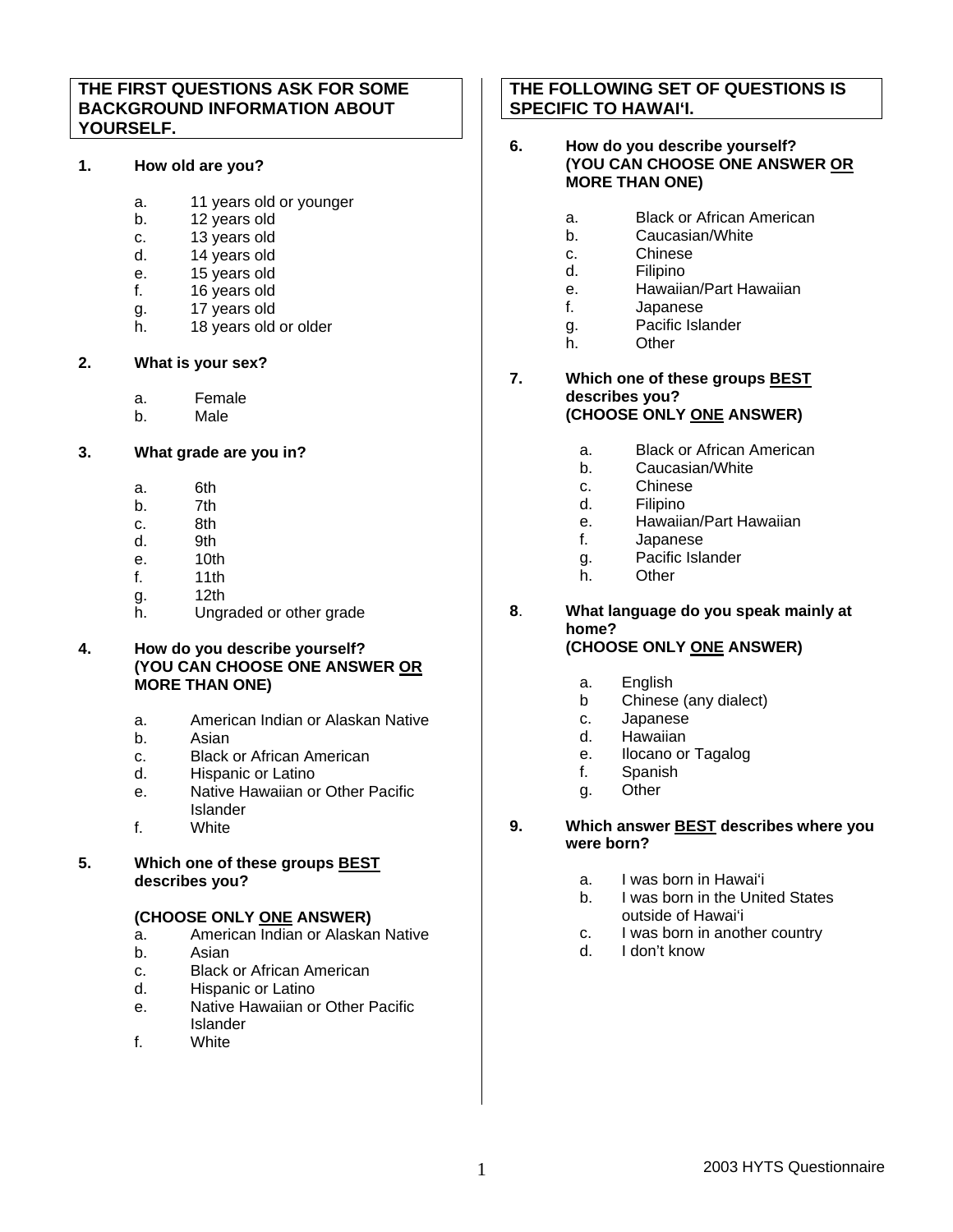| My mother was born in the United<br>States outside of Hawai'i | а. |
|---------------------------------------------------------------|----|
| My mother was born in another                                 |    |
| 16.                                                           | Dι |
|                                                               | da |
|                                                               |    |

## **11. Which answer BEST describes where your father was born?**

**10. Which answer BEST describes where your** 

a. My mother was born in Hawai'i

**mother was born?**

- a. My father was born in Hawai'i
- b. My father was born in the United States outside of Hawai'i
- c. My father was born in another country
- d. I don't know

# **THE NEXT GROUP OF QUESTIONS ASKS ABOUT TOBACCO USE. Cigarette Smoking**

- **12. Have you ever tried cigarette smoking, even one or two puffs**?
	- a. Yes
	- b. No
- **13. How old were you when you smoked a whole cigarette for the first time?** 
	- a. I have never smoked a whole cigarette
	- b. 8 years old or younger
	- c. 9 or 10 years old
	- d. 11 or 12 years old
	- e. 13 or 14 years old
	- f. 15 or 16 years old
	- g. 17 years old or older

## **14. About how many cigarettes have you smoked in your entire life?**

- a. None
- b. 1 or more puffs but never a whole cigarette
- c. 1 cigarette
- d. 2 to 5 cigarettes
- e. 6 to 15 cigarettes (about ½ a pack total)
- f. 16 to 25 cigarettes (about 1 pack total)
- g. 26 to 99 cigarettes (more than 1 pack but less than 5 packs)
- h. 100 or more cigarettes (5 or more packs)
- **15. Have you ever smoked cigarettes daily, that is, at least one cigarette every day for 30 days?** 
	- a. Yes
	- b. No
- **16. During the past 30 days, on how many days did you smoke cigarettes?**
	- a. 0 days
	- b. 1 or 2 days
	- c. 3 to 5 days
	- d. 6 to 9 days
	- e. 10 to 19 days
	- f. 20 to 29 days
	- g. all 30 days
- **17**. **During the past 30 days, on the days you smoked, how many cigarettes did you smoke per day?** 
	- a. I did not smoke cigarettes during the past 30 days
	- b. Less than 1 cigarette per day
	- c. 1 cigarette per day
	- d. 2 to 5 cigarettes per day
	- e. 6 to 10 cigarettes per day
	- f. 11 to 20 cigarettes per day
	- g. More than 20 cigarettes per day
- **18**. **During the past 30 days, what brand of cigarettes did you usually smoke? (CHOOSE ONLY ONE ANSWER)** 
	- a. I did not smoke cigarettes during the past 30 days
	- b. I do not have a usual brand
	- c. Camel
	- d. Marlboro
	- e. Newport
	- f. Virginia Slims
	- g. GPC, Basic, or Doral
	- h. Some other brand

## **19**. **Are the cigarettes you usually smoke menthol cigarettes?**

- a. I do not smoke cigarettes
- b. Yes
- c. No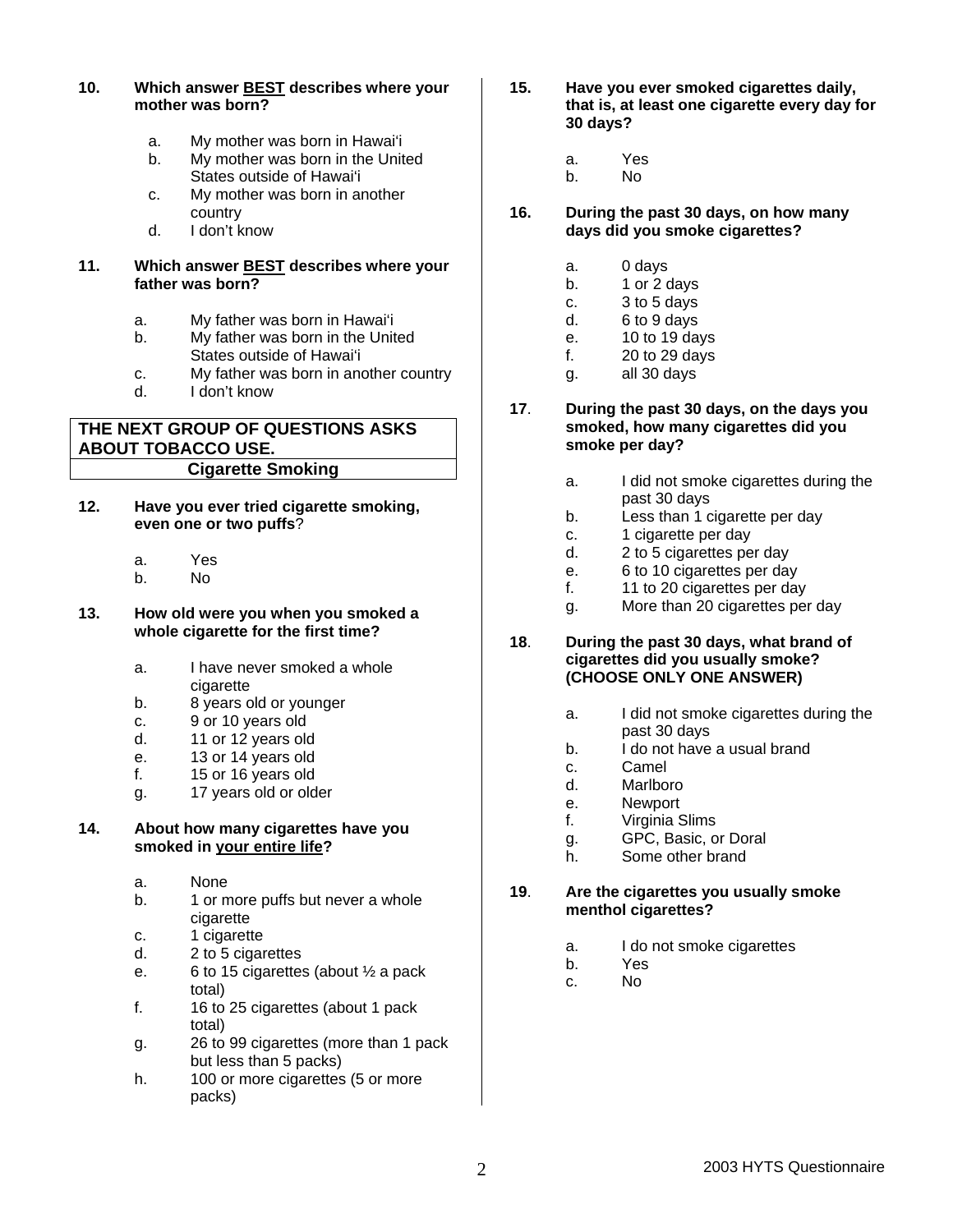**20**. **During the past 30 days, what brand of menthol cigarettes did you usually smoke? (CHOOSE ONLY ONE ANSWER)** 

- a. I did not smoke cigarettes during the past 30 days
- b. I did not smoke menthol cigarettes during the past 30 days
- c. I do not have a usual brand
- d. Kool
- e. Salem
- f. Newport
- g. Generic Menthol
- h. Some other brand

#### **21. During the past 30 days, how did you usually get your cigarettes? (CHOOSE ONLY ONE ANSWER)**

- a. I did not smoke cigarettes during the past 30 days
- b. I bought them in a store such as a convenience store, supermarket, discount store, or gas station
- c. I bought them from a vending machine
- d. I gave someone else money to buy them for me
- e. I borrowed (or bummed) them from someone else
- f. A person 18 years old or older gave them to me
- g. I took them from a store or family member
- h. I got them some other way

#### **22. During the past 30 days, where did you buy the last pack of cigarettes you bought? (CHOOSE ONLY ONE ANSWER)**

- a. I did not buy a pack of cigarettes during the past 30 days
- b. A gas station
- c. A convenience store
- d. A grocery store
- e. A drugstore
- f. A vending machine
- g. I bought them over the Internet
- h. Other

#### **23. When you bought or tried to buy cigarettes in a store during the past 30 days, were you ever asked to show proof of age?**

- a. I did not try to buy cigarettes in a store during the past 30 days
- b. Yes, I was asked to show proof of age
- c. No, I was not asked to show proof of age

## **24. During the past 30 days, did anyone ever refuse to sell you cigarettes because of your age?**

- a. I did not try to buy cigarettes in a store during the past 30 days
- b. Yes, someone refused to sell me cigarettes because of my age
- c. No, no one refused to sell me cigarettes because of my age
- **25. During the past 30 days, on how many days did you smoke cigarettes on school property**?
	- a. 0 days
	- b. 1 or 2 days
	- c. 3 to 5 days
	- d. 6 to 9 days
	- e. 10 to 19 days
	- f. 20 to 29 days
	- g. All 30 days
- **26**. **When was the last time you smoked a cigarette, even one or two puffs?** 
	- a. I have never smoked even one or two puffs
	- b. Earlier today
	- c. Not today but sometime during the past 7 days
	- d. Not during the past 7 days but sometime during the past 30 days
	- e. Not during the past 30 days but sometime during the past 6 months
	- f. Not during the past 6 months but sometime during the past year
	- g. 1 to 4 years ago
	- h. 5 or more years ago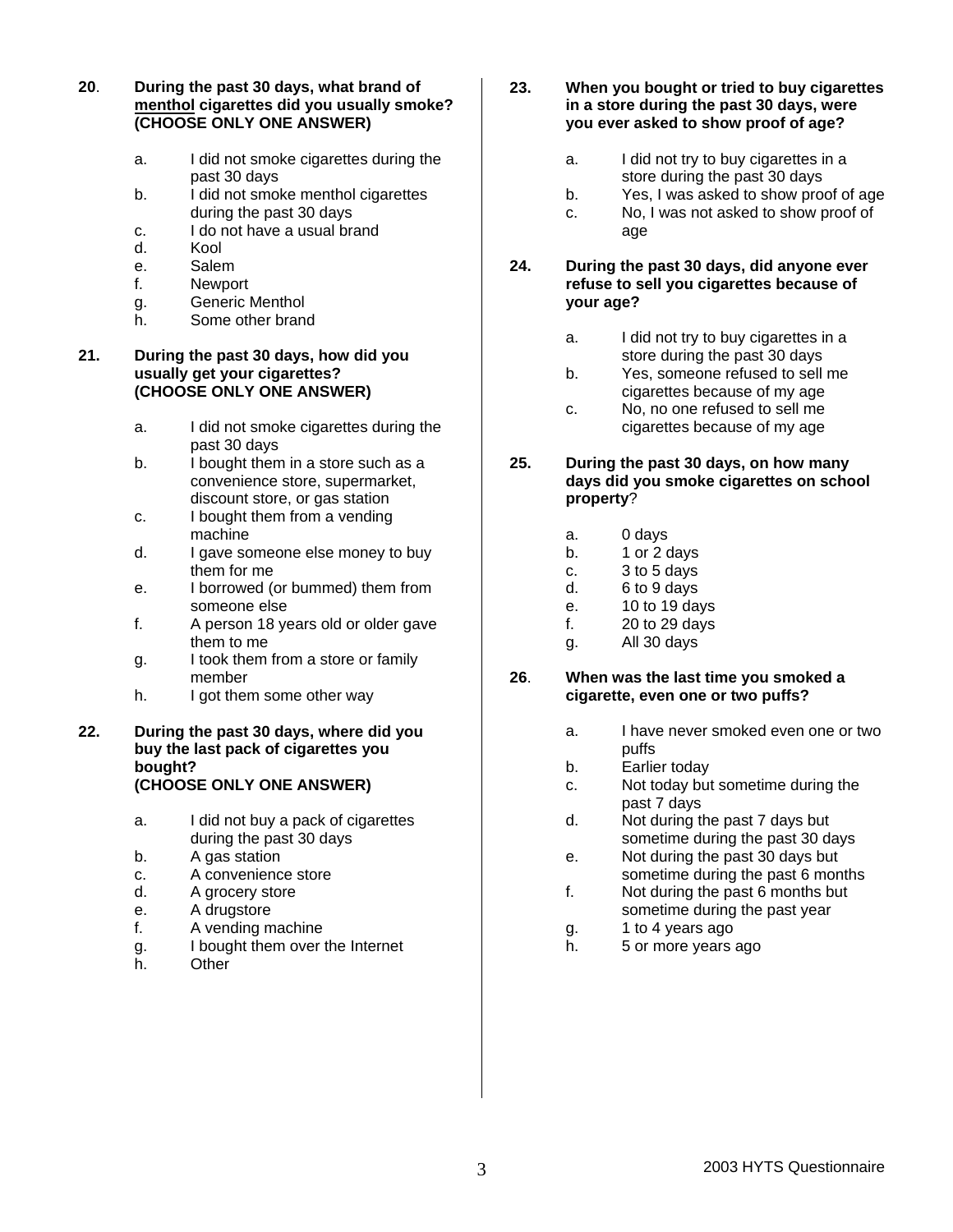#### **27**. **How long can you go without smoking before you feel like you need a cigarette?**

- a. I have never smoked cigarettes
- b. I do not smoke now
- c. Less than an hour
- d. 1 to 3 hours
- e. More than 3 hours but less than a day
- f. A whole day
- g. Several days
- h. A week or more

## **28. Do you want to stop smoking cigarettes?**

- a. I do not smoke now
- b. Yes
- c. No

#### **29. During the past 12 months, did you ever try to quit smoking cigarettes?**

- a. I did not smoke during the past 12 months
- b. Yes
- c. No

#### **30. How many times during the past 12 months have you stopped smoking for one day or longer because you were trying to quit smoking**?

- a. I have not smoked in the past 12 months
- b. I have not tried to quit
- c. 1 time
- d. 2 times
- e. 3 to 5 times
- f. 6 to 9 times
- g. 10 or more times

#### **31. When you last tried to quit, how long did you stay off cigarettes?**

- a. I have never smoked cigarettes
- b. I have never tried to quit
- c. Less than a day
- d. 1 to 7 days
- e. More than 7 days but less than 30 days
- f. 30 days or more but less than 6 months
- g. 6 months or more but less than a year
- h. 1 year or more

#### **Smokeless Tobacco: Chewing Tobacco, Snuff, or Dip**

- **32. Have you ever used chewing tobacco, snuff, or dip, such as Redman, Levi Garrett, Beechnut, Skoal, Skoal Bandits, or Copenhagen?**
	- a. Yes
	- b. No

#### **33. How old were you when you used chewing tobacco, snuff, or dip for the first time?**

- a. I have never used chewing tobacco, snuff, or dip
- b. 8 years old or younger
- c. 9 or 10 years old
- d. 11 or 12 years old
- e. 13 or 14 years old
- f. 15 or 16 years old
- g. 17 years old or older

#### **34. During the past 30 days, on how many days did you use chewing tobacco, snuff, or dip?**

- a. 0 days
- b. 1 or 2 days
- c. 3 to 5 days
- d. 6 to 9 days
- e. 10 to 19 days
- f. 20 to 29 days
- g. All 30 days

#### **35. During the past 30 days, on how many days did you use chewing tobacco, snuff, or dip on school property?**

- a. 0 days
- b. 1 or 2 days
- c. 3 to 5 days
- d. 6 to 9 days
- e. 10 to 19 days
- f. 20 to 29 days
- g. All 30 days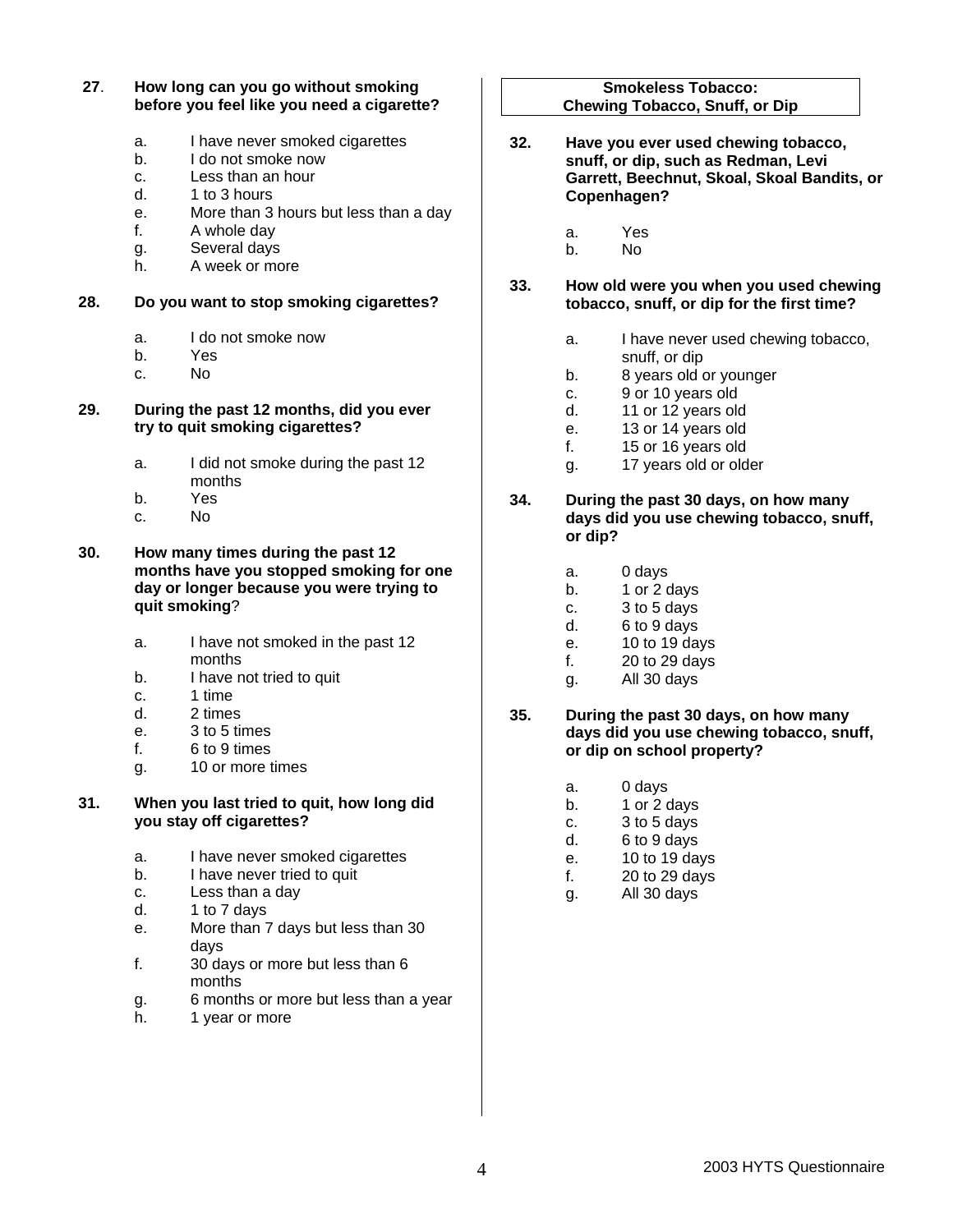**36. During the past 30 days, how did you usually get your own chewing tobacco, snuff, or dip? (CHOOSE ONLY ONE ANSWER)** 

- a. I did not use chewing tobacco, snuff, or dip during the past 30 days
- b. I bought them in a store such as a convenience store, supermarket, discount store, or gas station
- c. I gave someone else money to buy them for me
- d. I borrowed (or bummed) them from someone else
- e. A person 18 years old or older gave them to me
- f. I took them from a store or family member
- g. I got them some other way

#### **Cigars**

- **37. Have you ever tried smoking cigars, cigarillos, or little cigars, even one or two puffs?** 
	- a. Yes
	- b. No
- **38. How old were you when you smoked a cigar, cigarillo, or little cigar for the first time?** 
	- a. I have never smoked a cigar, cigarillo or little cigar
	- b. 8 years old or younger
	- c. 9 or 10 years old
	- d. 11 or 12 years old
	- e. 13 or 14 years old
	- f. 15 or 16 years old
	- g. 17 years old or older
- **39. During the past 30 days, on how many days did you smoke cigars, cigarillos, or little cigars?** 
	- a 0 days
	- b. 1 or 2 days
	- c. 3 to 5 days
	- d. 6 to 9 days
	- e. 10 to 19 days
	- f. 20 to 29 days
	- g. All 30 days
- **40. During the past 30 days, how did you usually get your own cigars, cigarillos, or little cigars? (CHOOSE ONLY ONE ANSWER)** 
	- a. I did not smoke cigars, cigarillos, or little cigars during the past 30 days
	- b. I bought them in a store such as a convenience store, supermarket, discount store, or gas station
	- c. I gave someone else money to buy them for me
	- d. I borrowed (or bummed) them from someone else
	- e. A person 18 years old or older gave them to me
	- f. I took them from a store or family member
	- g. I got them some other way

# **Pipe**

- **41. During the past 30 days, on how many days did you smoke tobacco in a pipe?** 
	- a. 0 days
	- b. 1 or 2 days
	- c. 3 to 5 days
	- d. 6 to 9 days
	- e. 10 to 19 days
	- f. 20 to 29 days
	- g. All 30 days

**THE NEXT QUESTIONS ARE ABOUT BIDIS (OR "BEEDIES") AND KRETEKS (ALSO CALLED "CLOVE CIGARETTES"). BIDIS are small brown cigarettes from India consisting of tobacco wrapped in a leaf tied with a thread.** 

**KRETEKS are cigarettes containing tobacco and clove extract.** 

- **42. Have you ever tried smoking any of the following?** 
	- a. Bidis
	- b. Kreteks
	- c. I have tried both bidis and kreteks<br>d. I have never smoked bidis or Krete
	- I have never smoked bidis or Kreteks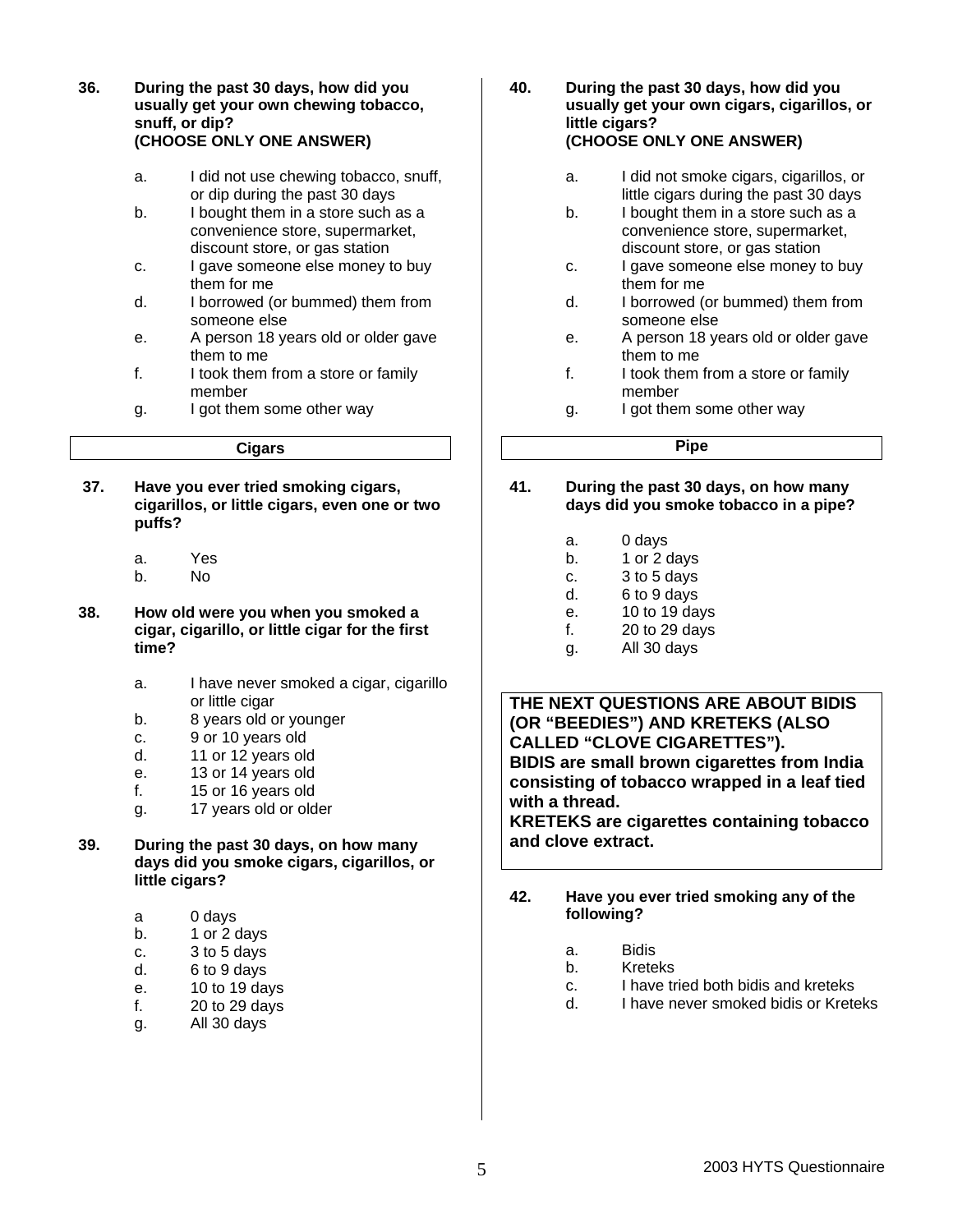- **43. During the past 30 days, on how many days did you smoke bidis?** 
	- a. 0 days
	- b. 1 or 2 days
	- c. 3 to 5 days
	- d. 6 to 9 days
	- e. 10 to 19 days
	- f. 20 to 29 days
	- g. All 30 days

## **THE NEXT QUESTIONS ASK ABOUT YOUR THOUGHTS ABOUT TOBACCO.**

- **44. Do you think that you will try a cigarette soon?** 
	- a. I have already tried smoking cigarettes
	- b. Yes
	- c. No
- **45. Do you think you will smoke a cigarette at anytime during the next year?** 
	- a. Definitely yes
	- b. Probably yes
	- c. Probably not
	- d. Definitely not

#### **46. Do you think you will be smoking cigarettes 5 years from now?**

- a. I definitely will
- b. I probably will
- c. I probably will not
- d. I definitely will not

#### **47. If one of your best friends offered you a cigarette, would you smoke it?**

- a. Definitely yes
- b. Probably yes
- c. Probably not
- d. Definitely not

#### **48. Have your parents or guardians ever told you not to smoke cigarettes?**

- a. Yes, only my father (male guardian)
- b. Yes, only my mother (female guardian)
- c. Yes, both my father and mother (male and female guardians)
- d. No
- **49. In the past 12 months, how often have your parents or guardians discussed the dangers of tobacco use with you?** 
	- a. Never
	- b. Rarely
	- c. Sometimes
	- d. Often
	- e. Very often
- **50. Do you think people can get addicted to using tobacco just like they can get addicted to using cocaine or heroin?**
	- a. Definitely yes
	- b. Probably yes
	- c. Probably not
	- d. Definitely not
- **51. Out of 100 students in your state, at your grade level, how many do you think smoke cigarettes?** 
	- a. 0-10
	- b. 11-20
	- c. 21-30
	- d. 31-40
	- e. 41-50
	- f. 51 or more
- **52. Do you think young people who smoke cigarettes have more friends?** 
	- a. Definitely yes
	- b. Probably yes
	- c. Probably not
	- d. Definitely not
- **53. Do you think smoking cigarettes makes young people look cool or fit in?** 
	- a. Definitely yes
	- b. Probably yes
	- c. Probably not
	- d. Definitely not
- **54. Do you think young people risk harming themselves if they smoke from 1 - 5 cigarettes per day**?
	- a. Definitely yes
	- b. Probably yes
	- c. Probably not
	- d. Definitely not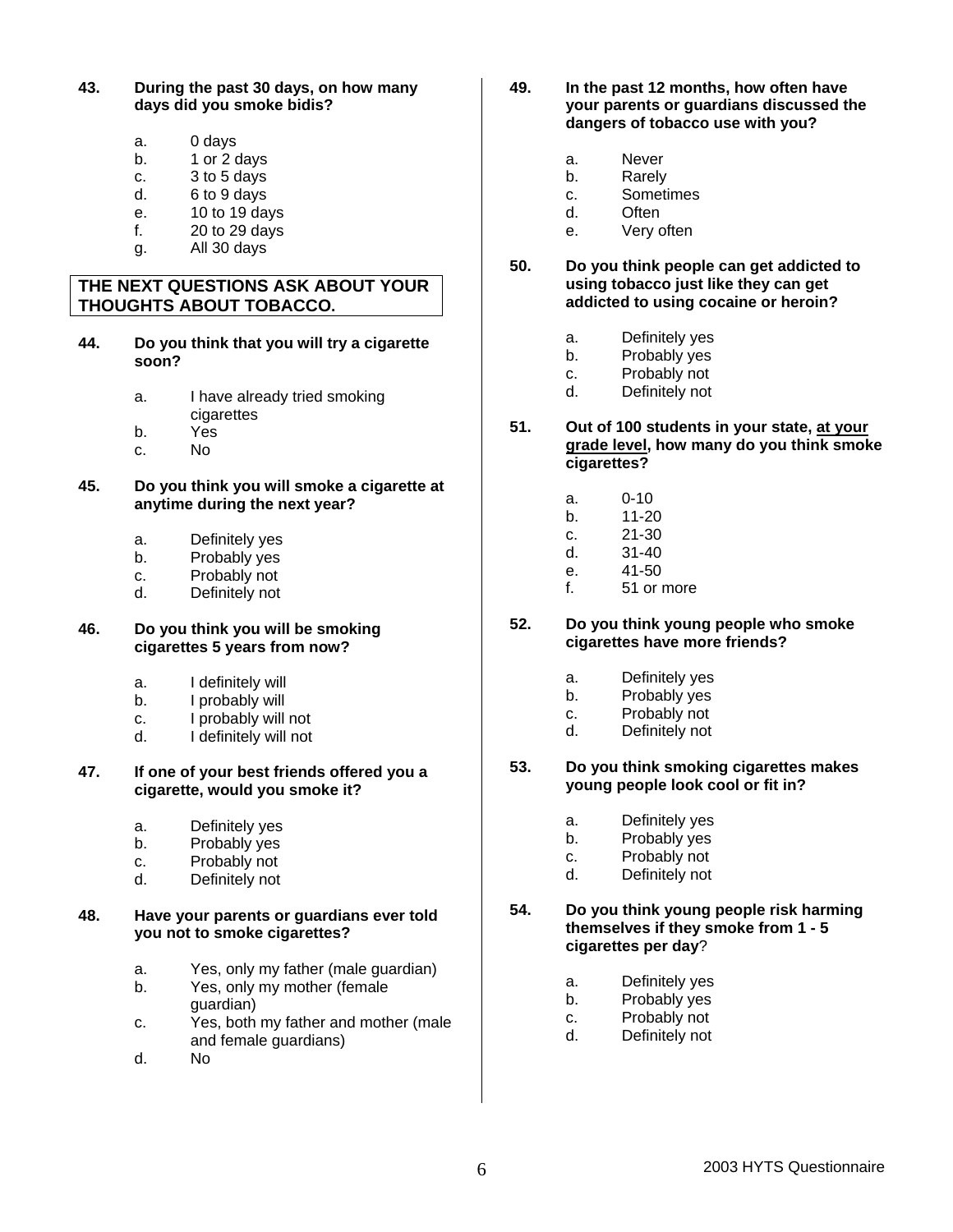- **55. Do you think it is safe to smoke for only a year or two, as long as you quit after that?** 
	- a. Definitely yes
	- b. Probably yes
	- c. Probably not
	- d. Definitely not
- **56. Do you think you would be able to quit smoking cigarettes now if you wanted to?** 
	- a. I do not smoke now
	- b. Yes
	- c. No
- **57. In the past 12 months, has a doctor or someone in a doctor's office talked to you about the danger of tobacco use?** 
	- a. I have not visited a doctor's office in the past 12 months
	- b. Yes
	- c. No

**58. In the past 12 months, has a dentist or someone in a dentist's office talked to you about the danger of tobacco use?** 

- a. I have not visited a dentist's office in the past 12 months
- b. Yes
- c. No
- **59. Have you ever participated in a program to help you quit using tobacco?** 
	- a. I have never used tobacco
	- b. Yes
	- c. No
- **60. During this school year, were you taught in any of your classes about the dangers of tobacco use?** 
	- a. Yes
	- b. No
	- c. Not sure
- **61. During this school year, were you taught in any of your classes the reasons why people your age smoke cigarettes?**
	- a. Yes
	- b. No
	- c. Not sure
- **62. During this school year, were you taught in any of your classes that most people your age do not smoke cigarettes?** 
	- a. Yes
	- b. No
	- c. Not sure
- **63. During this school year, did you practice ways to say NO to tobacco in any of your classes (for example by role-playing)?** 
	- a. Yes
	- b. No
	- c. Not sure
- **64. As far as you know, do any teachers or other school employees smoke on your school's campus?** 
	- a. Yes
	- b. No
	- c. Not sure

# **THE NEXT QUESTIONS ASK ABOUT EVENTS YOU MAY HAVE ATTENDED OR WHAT YOU HAVE SEEN ON TV, AT THE MOVIES, OR ON THE INTERNET.**

- **65. During the past 12 months, have you participated in any community activities to discourage people your age from using cigarettes, chewing tobacco, snuff, dip, or cigars?** 
	- a. Yes
	- b. No
	- c. I did not know about any activities
- **66. During the past 30 days, have you seen or heard commercials on TV, the Internet, or on the radio about the dangers of cigarette smoking?** 
	- a. Not in the past 30 days
	- b. 1-3 times in the past 30 days
	- c. 1-3 times per week
	- d. Daily or almost daily
	- e. More than once a day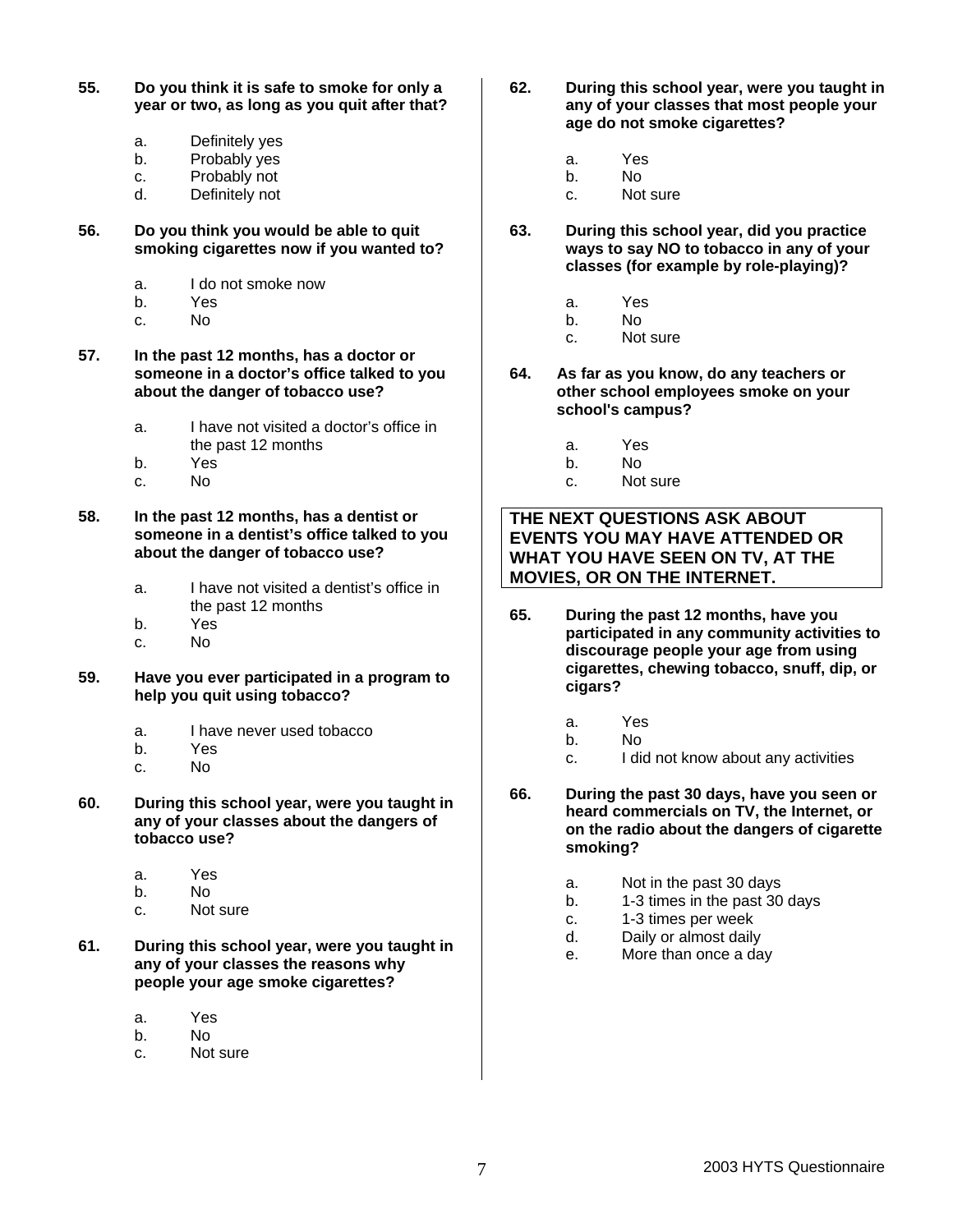- **67. During the past 30 days, did you see or hear any anti-tobacco advertising on any of the following? (YOU CAN CHOOSE ONE ANSWER OR MORE THAN ONE)** 
	- a. Advertising on walls or on kiosks, shopping centers, or malls
	- b. TV ads
	- c. Radio ads
	- d. Aloha Stadium
	- e. The Bus
	- f. Parking lots
	- g. On-screen ads in movie theaters
	- h. Print ads (Sassy, Honolulu Weekly)

#### **68. When you watch TV or go to movies, how often do you see actors using tobacco?**

- a. I don't watch TV or go to movies
- b. Most of the time
- c. Some of the time
- d. Hardly ever
- e. Never
- **69. When you watch TV, how often do you see athletes using tobacco?** 
	- a. I don't watch TV
	- b. Most of the time
	- c. Some of the time
	- d. Hardly ever
	- e. Never
- **70. When you are using the Internet, how often do you see ads for tobacco products**?
	- a. I don't use the Internet
	- b. Most of the time
	- c. Some of the time
	- d. Hardly ever
	- e. Never

# **SOME TOBACCO COMPANIES MAKE ITEMS LIKE SPORTS GEAR, T-SHIRTS, LIGHTERS, HATS, JACKETS, AND SUNGLASSES THAT PEOPLE CAN BUY OR RECEIVE FREE.**

- **71. During the past 12 months, did you buy or receive anything that has a tobacco company name or picture on it?** 
	- a. Yes
	- b. No
- **72. When you go to a convenience store, Mom & Pop store, or gas station, how often do you see advertisements for cigarettes, chewing tobacco, or snuff on items like sporting gear, t-shirts, hats, sunglasses, lighters, or ashtrays that have tobacco names or pictures on them?** 
	- a. I never go to convenience stores, Mom & Pop stores, or gas stations
	- b. A lot
	- c. Sometimes
	- d. Never
- **73. Would you ever use or wear something that has a tobacco company name or picture on it such as a lighter, t-shirt, hat, or sunglasses?** 
	- a. Definitely yes
	- b. Probably yes
	- c. Probably not
	- d. Definitely not

# **THE NEXT QUESTIONS ASK ABOUT YOUR EXPOSURE TO TOBACCO USE**

- **74. During the past 7 days, on how many days were you in the same room with someone who was smoking cigarettes?** 
	- a. 0 days
	- b. 1 or 2 days
	- c. 3 or 4 days
	- d. 5 or 6 days
	- e. 7 days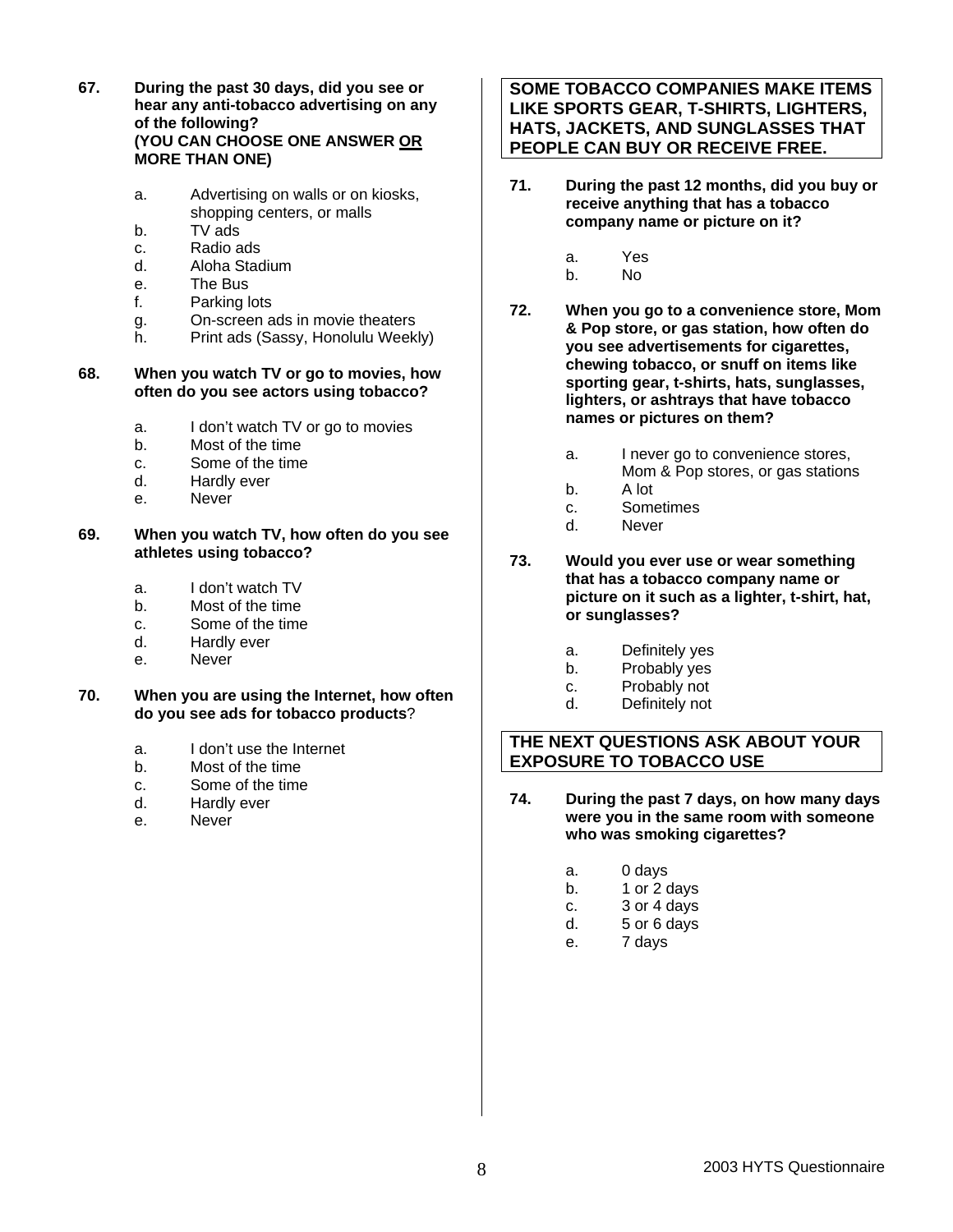**75. During the past 7 days, on how many days did you ride in a car with someone who was smoking cigarettes?** 

- a. 0 days
- b. 1 or 2 days
- c. 3 or 4 days
- d. 5 or 6 days
- e. 7 days
- **76. Do you think the smoke from other people's cigarettes is harmful to you?** 
	- a. Definitely yes
	- b. Probably yes
	- c. Probably not
	- d. Definitely not
- **77. Does anyone who lives with you now smoke cigarettes?** 
	- a. Yes
	- b. No
- **78. Does anyone who lives with you now use chewing tobacco, snuff, or dip?** 
	- a. Yes
	- b. No
- **79. How many of your four closest friends smoke cigarettes?** 
	- a. None
	- b. One
	- c. Two
	- d. Three
	- e. Four
	- f. Not sure
- **80. How many of your four closest friends use chewing tobacco, snuff, or dip?** 
	- a. None
	- b. One
	- c. Two
	- d. Three
	- e. Four
	- f. Not sure

**THE FOLLOWING 8 QUESTIONS ASK ABOUT YOUR RELATIONSHIP WITH YOUR FAMILY. MARK THE WORD THAT BEST DESCRIBES HOW YOU FEEL ABOUT EACH SENTENCE BELOW.**

- **81. My parent/guardian asks me if I've gotten my homework done.** 
	- a. **YES!**
	- b. yes
	- c**.** no
	- d. **NO!**
- **82. When I am not at home, one of my parents/guardians knows where I am and who I am with.** 
	- a. **YES!**
	- b. yes
	- c. no
	- d. **NO!**
- **83**. **My parent/guardian would know if I didn't come home on time.** 
	- a. **YES!**
	- b. yes
	- c. no
	- d. **NO!**
- **84. My parent/guardian wants me to call if I'm going to be late getting home.** 
	- a. **YES!**
	- b. yes
	- c. no
	- d. **NO!**
- **85. The rules in my family are clear.** 
	- a. **YES!**
	- b. yes
	- c. no
	- d. **NO!**
- **86. My family has clear rules about alcohol and drug use.** 
	- a. **YES!**
	- b. yes
	- c. no
	- d. **NO!**